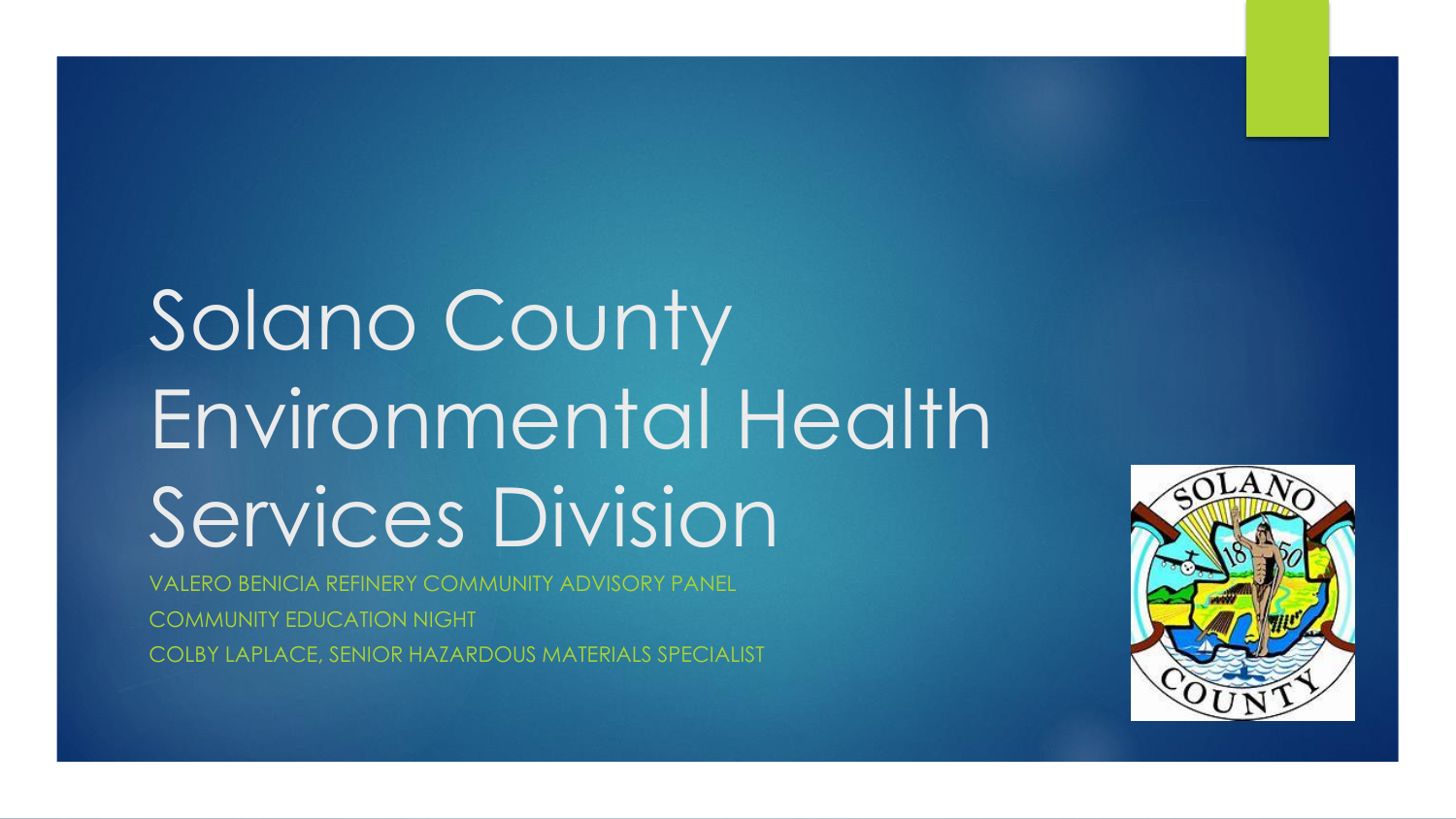# Certified Unified Program Agency (CUPA)

- A Certified Unified Program Agency (CUPA) is a local agency that is certified every three years by the California Environmental Protection Agency (CalEPA) to implement several state regulatory inspection initiatives, consolidate the enforcement of state and local hazardous materials and waste laws, and perform emergency response functions.
- In 1993, California Governor Pete Wilson signed California Senate Bill 1082, which established the CUPA program and Solano County's Hazardous Materials division which was recognized by Cal-EPA as having jurisdiction.
- **FILL** Following the Richmond Chevron Refinery Crude Unit Fire on August 6, 2012, Governor Brown initiated the formation of the Interagency Refinery Task Force (IRTF) to draft regulations with input from others.
- The IRTF group is comprised of following agencies:
	- CUPA's with Refineries
	- Cal-OSHA Process Safety Group
	- Air Quality Management Districts
	- California Air Resources Board
	- **Office of Emergency Services**
	- Local Fire Agencies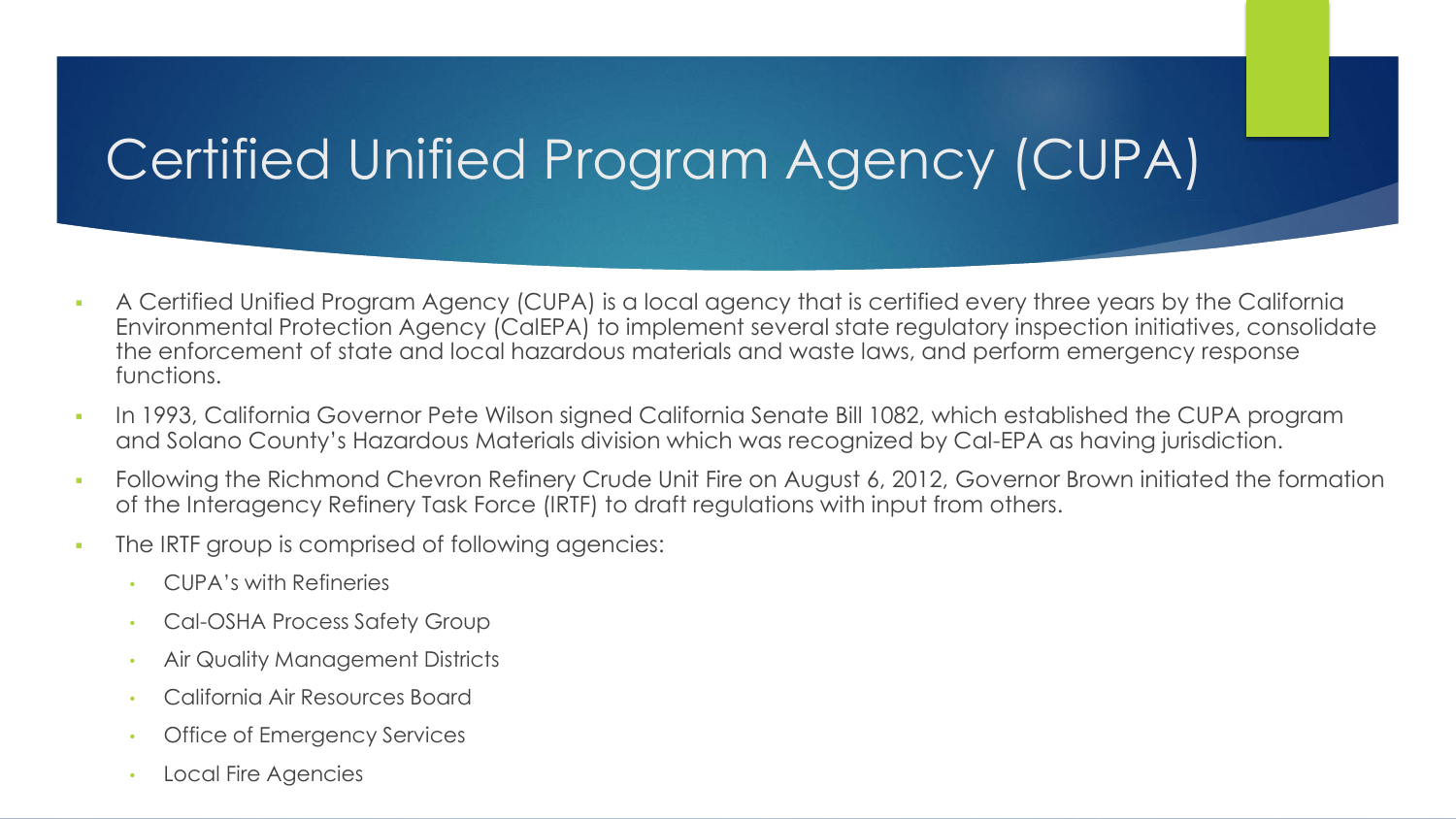## Solano County Hazardous Materials Division

- Solano County CUPA develops *Guidance Documents* for stationary source facilities located within Solano County and implements the following 6 state regulatory inspection functions:
	- Hazardous Materials Business Plans
	- Hazardous Waste Generators
	- Underground Storage Tanks
	- Above Ground Petroleum Storage Tanks
	- CalARP Program
- Solano County CUPA inspects the Valero Refinery for all of these programs except HHW and files reports on each of these inspections. We also conduct audits, unannounced inspections & review Risk Management and Safety Plans
- Issue public reports regarding investigation reports, audits and plan reviews of stationary source facilities.
	- [City of Benicia Fire Department -](https://www.ci.benicia.ca.us/publicinfobank) Public Information Bank
- Publish [Solano County's Hazardous Materials Business Plan \(HMBP\)](https://www.solanocounty.com/depts/rm/environmental_health/hazmat/default.asp) & Risk Assessment and Release Reporting
- Collaborate with Contra Costa County's [Community Awareness Emergency Response \(](https://cococaer.org/)CAER), Community Warning System (CWS) and <u>Alert Solano</u> to provide cross-county timely release event notifications and information
- Perform public outreach at local events (eg: Benicia Peddler's Fair) and Solano County CUPA issues public reports regarding investigation reports, audits and plan reviews of stationary source facilities.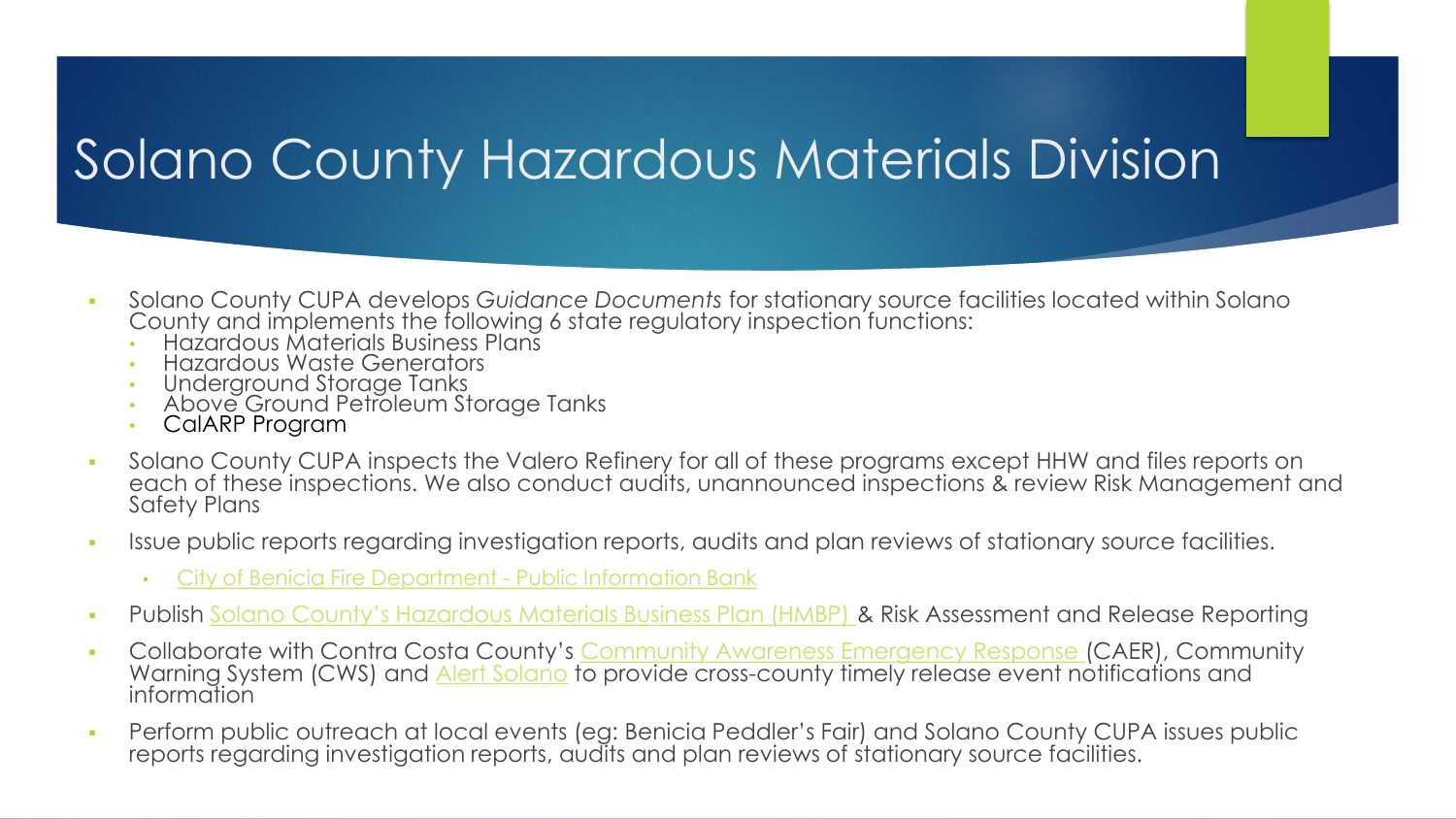## California Accident Release Prevention

- The California Accident Release Prevention (Cal ARP) Program was created to prevent accidental releases of substances that can cause serious harm to the public and the environment, to minimize the damage if releases do occur, and to satisfy community rightto-know laws.
- The program requires that stationary sources within the state of California create a system that is updated every three years for effective communication and implementation of safety, operations, maintenance, corrective actions, recommendations and findings.
- Cal ARP Program 4 is the fourth version of the ARP plan that received extensive preregulatory input from refinery representatives, labor unions, refinery leadership teams, nongovernmental organizations, academic experts, federal, state, and local agencies, and the public.
- The first Solano County CUPA Program 4 inspection was conducted at the Valero Benicia Refinery in November 2017 and lasted until April 2018. We performed one on-site inspection per week and many documents reviewed on-site, too. No major violations were identified during this inspection.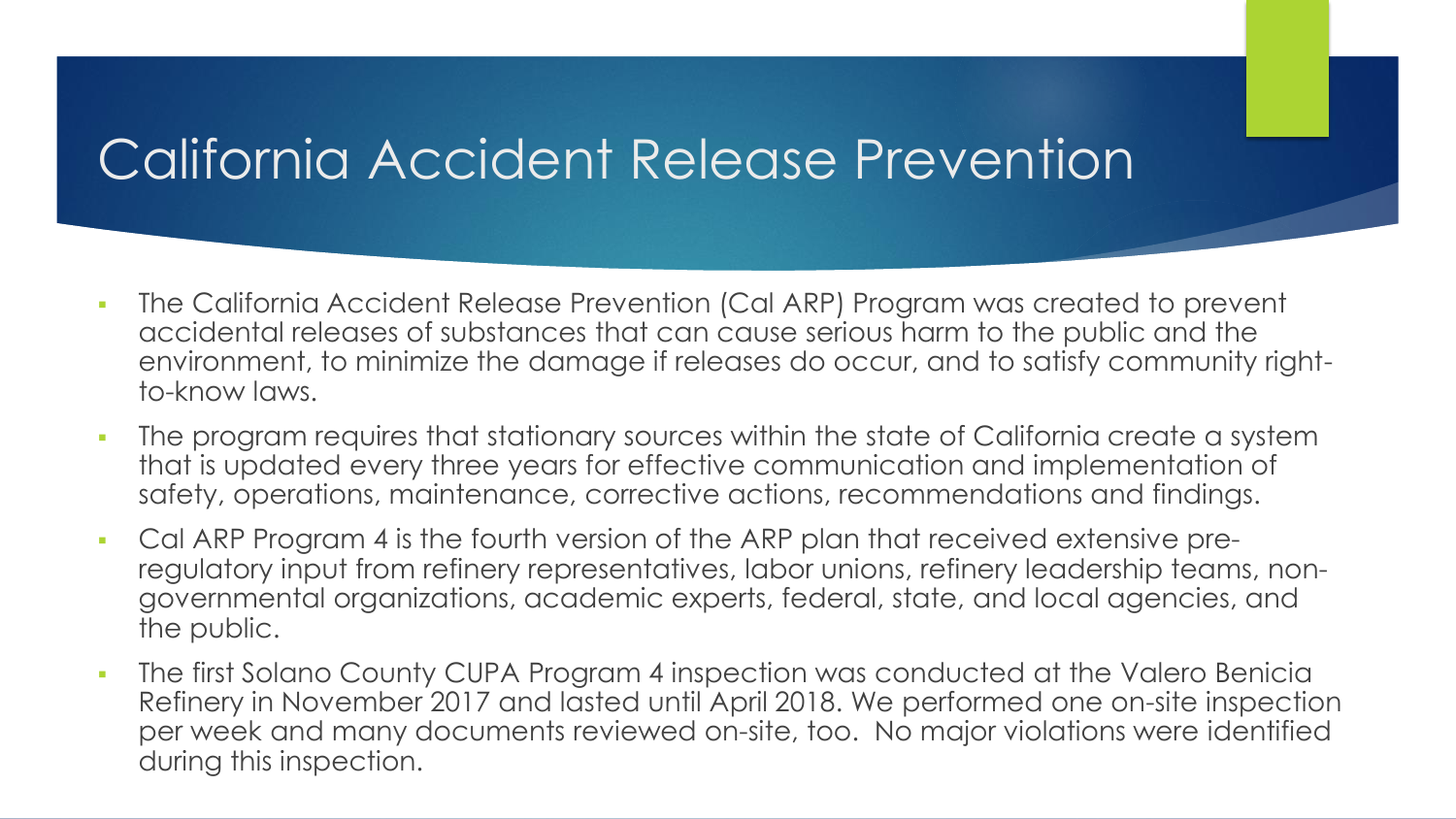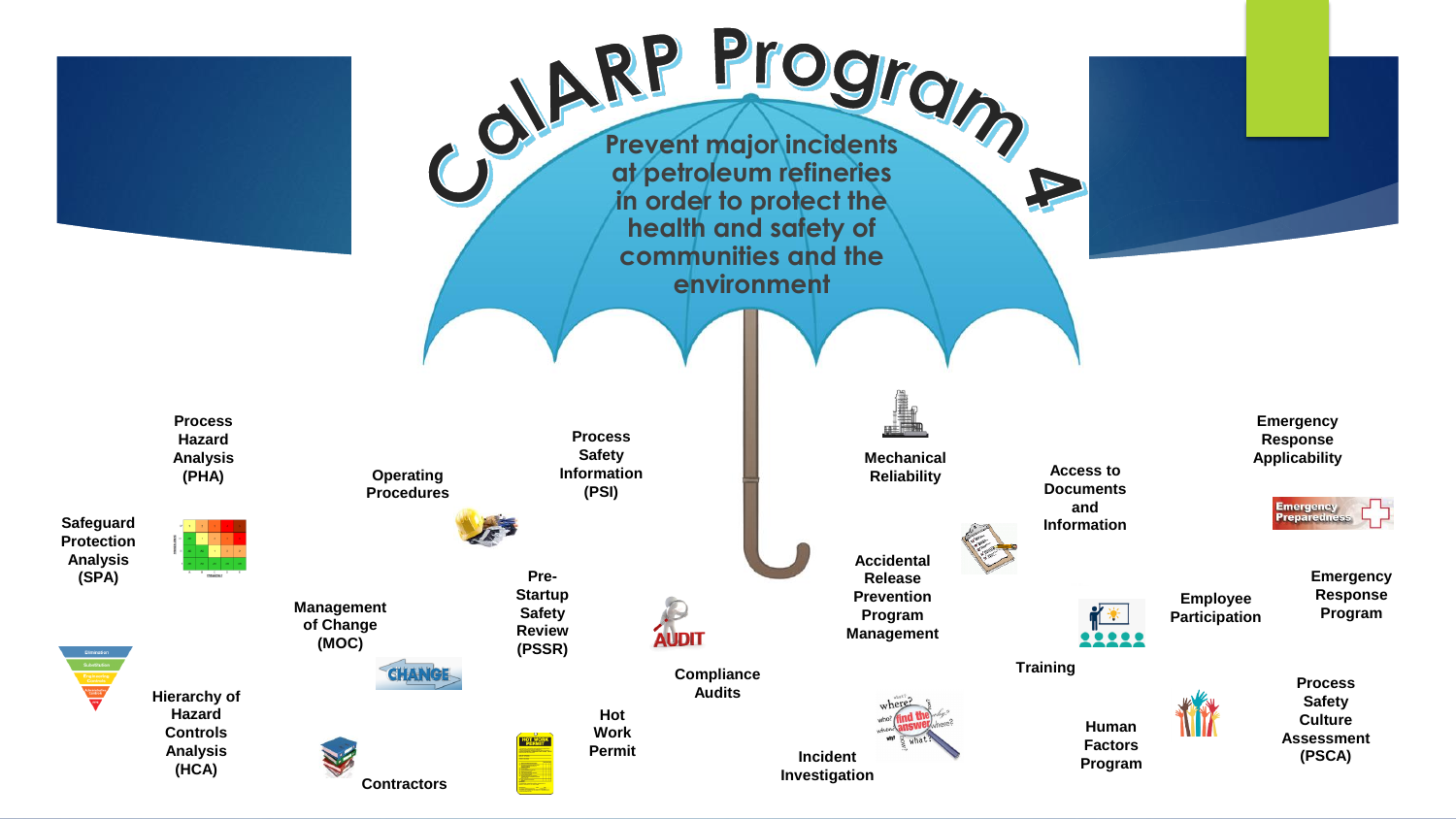#### CalARP Program 4 Compliance



#### **Program 4 Compliance Requirements:**



A comprehensive CalARP Program 4 audit was conducted in 2017-2018.